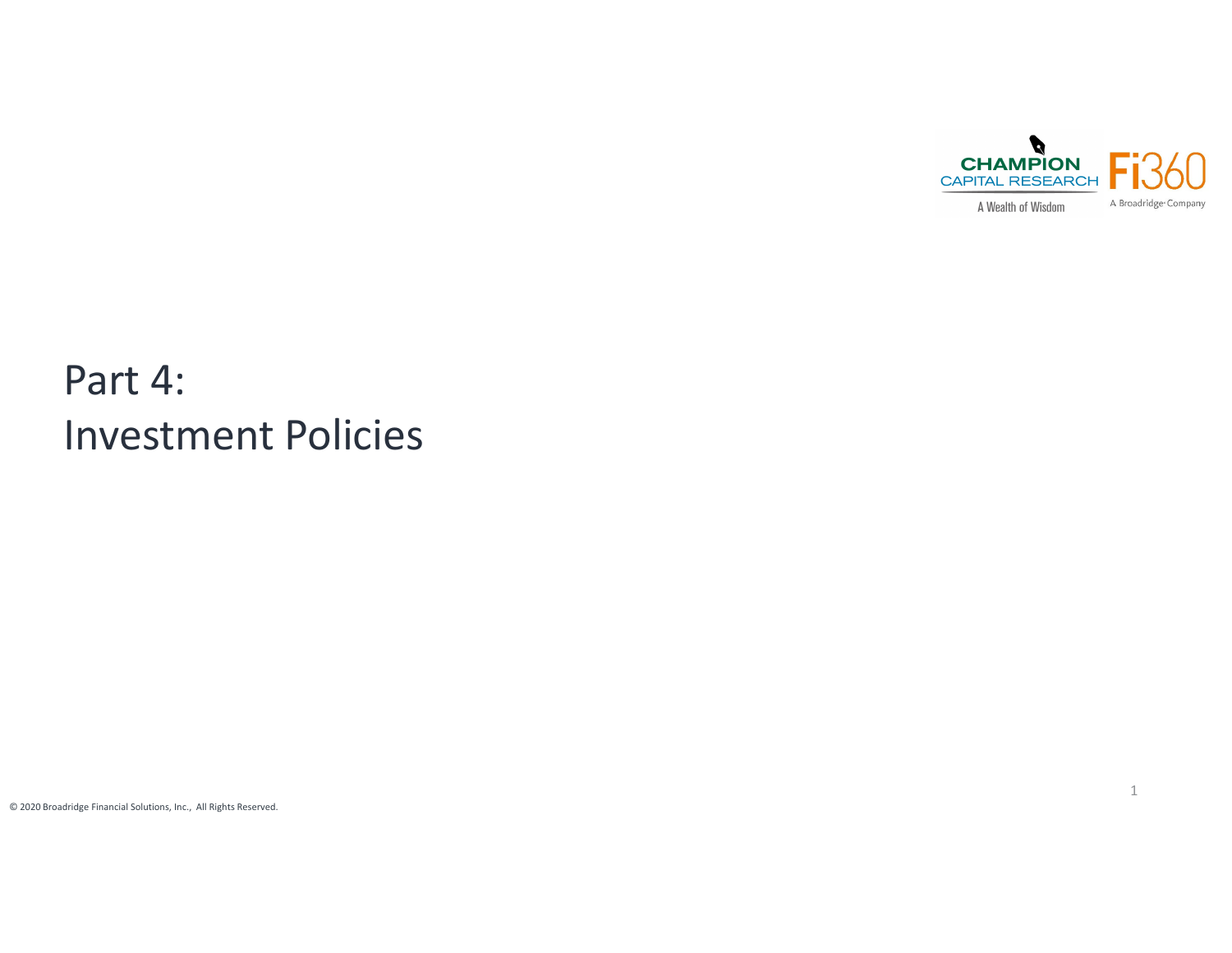

# Learning Objectives

- Distinguish the different characteristics of stocks, bonds, and other major asset classes
- Understand the risk involved in investing in certain asset classes
- Understand the basic elements of an investment policy statement and be familiar with their system's investment policy
- Understand the role of the trustee as it relates to investment decisions
- Be aware of potential conflicts of interest and how to avoid them
- Understand the basic elements of an investment policy statement and be familiar with their system's investment policy
- Demonstrate understanding of due diligence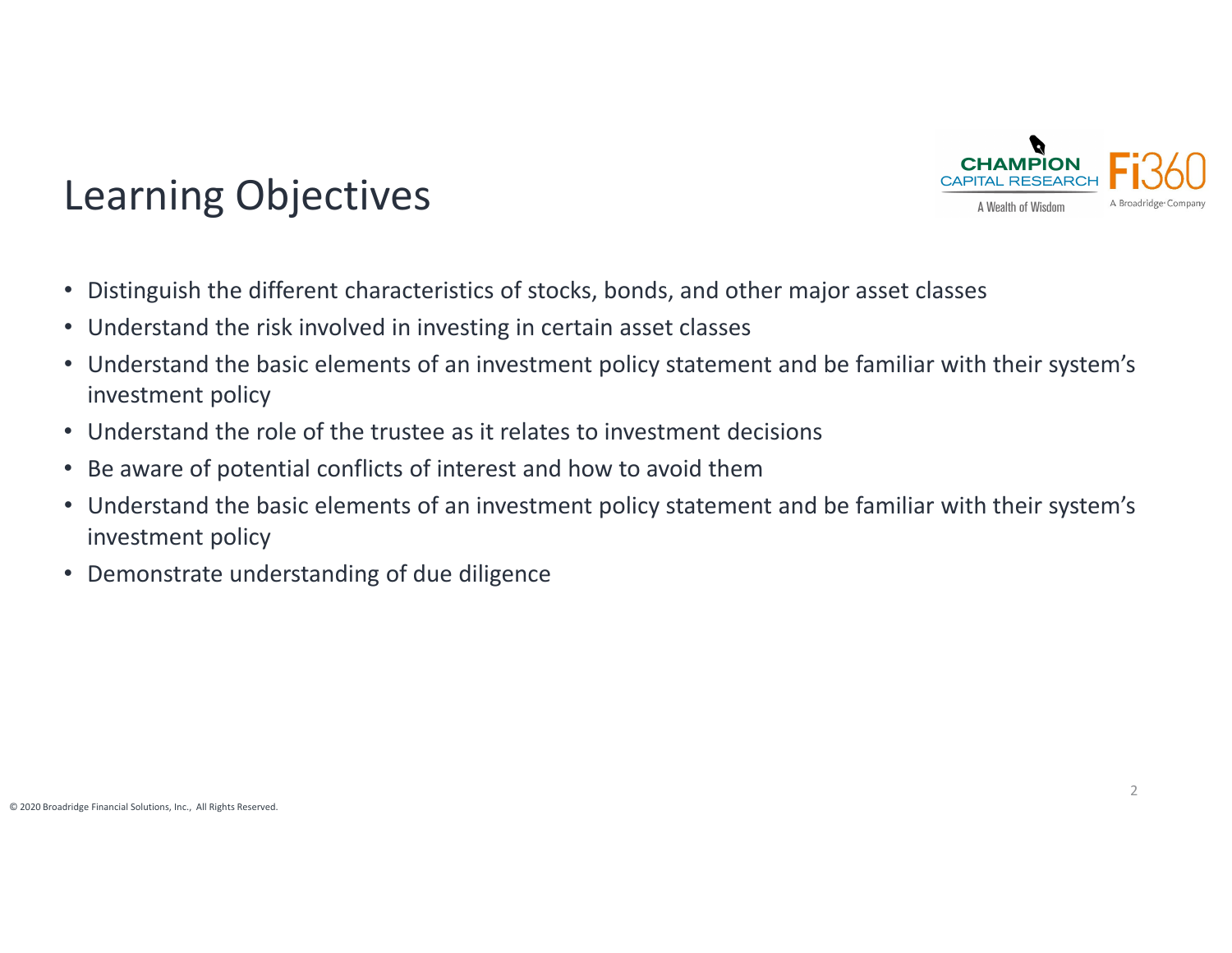

## State IPS Requirement

State law adopted in 1993 requires all State public retirement systems to adopt <sup>a</sup> written investment policy. The law does not mandate the type or ratio of investments. The written investment policy must be available to the public for review, and <sup>a</sup> copy must be filed with the Pension Review Board within 90 days of adoption.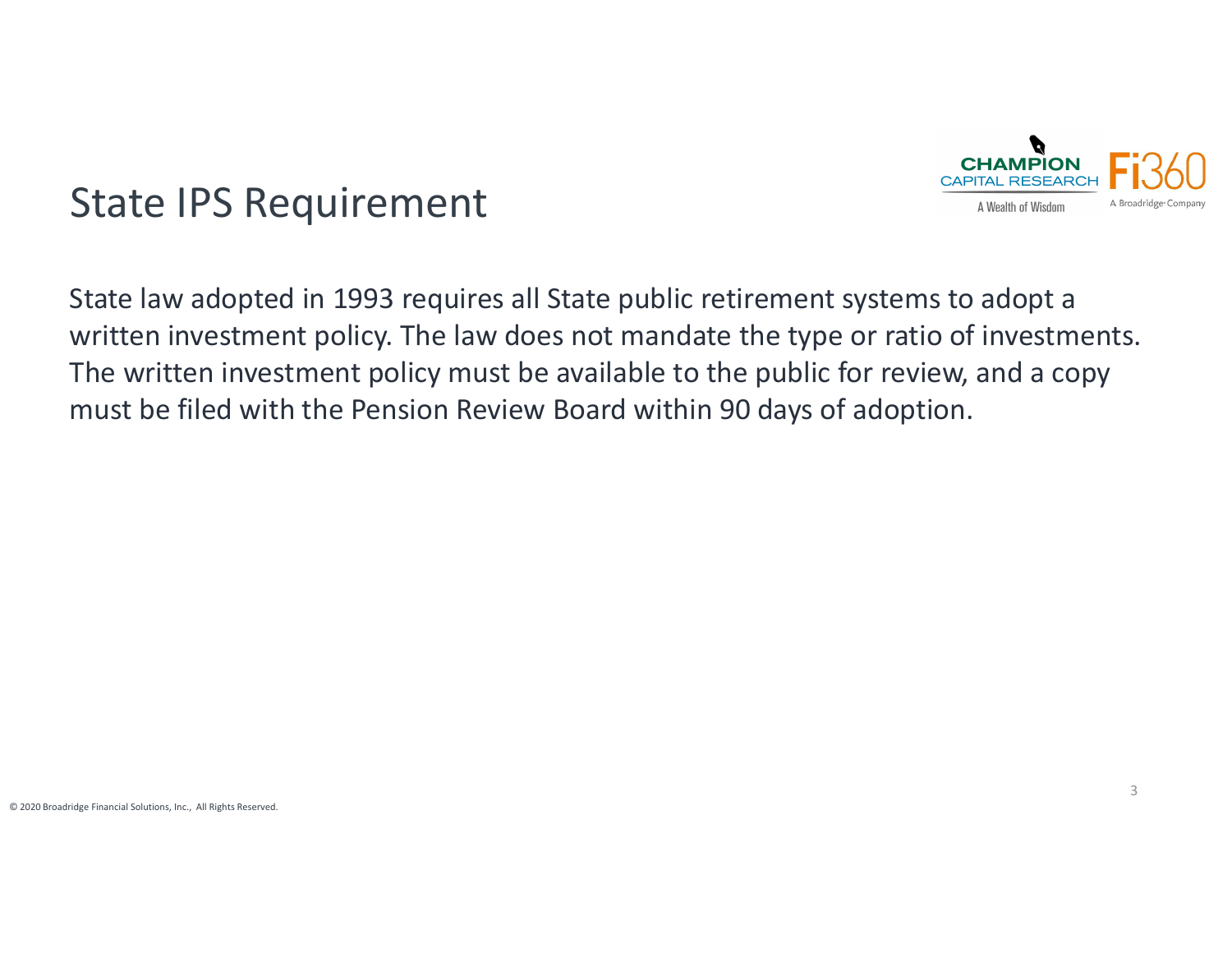

### Investment of Surplus

#### **State Code 802.202**

When, in the opinion of the governing body, <sup>a</sup> surplus of funds exists in accounts of <sup>a</sup> public retirement system over the amount needed to make payments as they become due within the next year, the governing body shall deposit all or as much of the surplus as the governing body considers prudent in <sup>a</sup> reserve fund for investment.

The governing body shall determine the procedure it finds most efficient and beneficial for the management of the reserve fund of the system. The governing body may directly manage the investments of the system or may choose and contract for professional investment management services.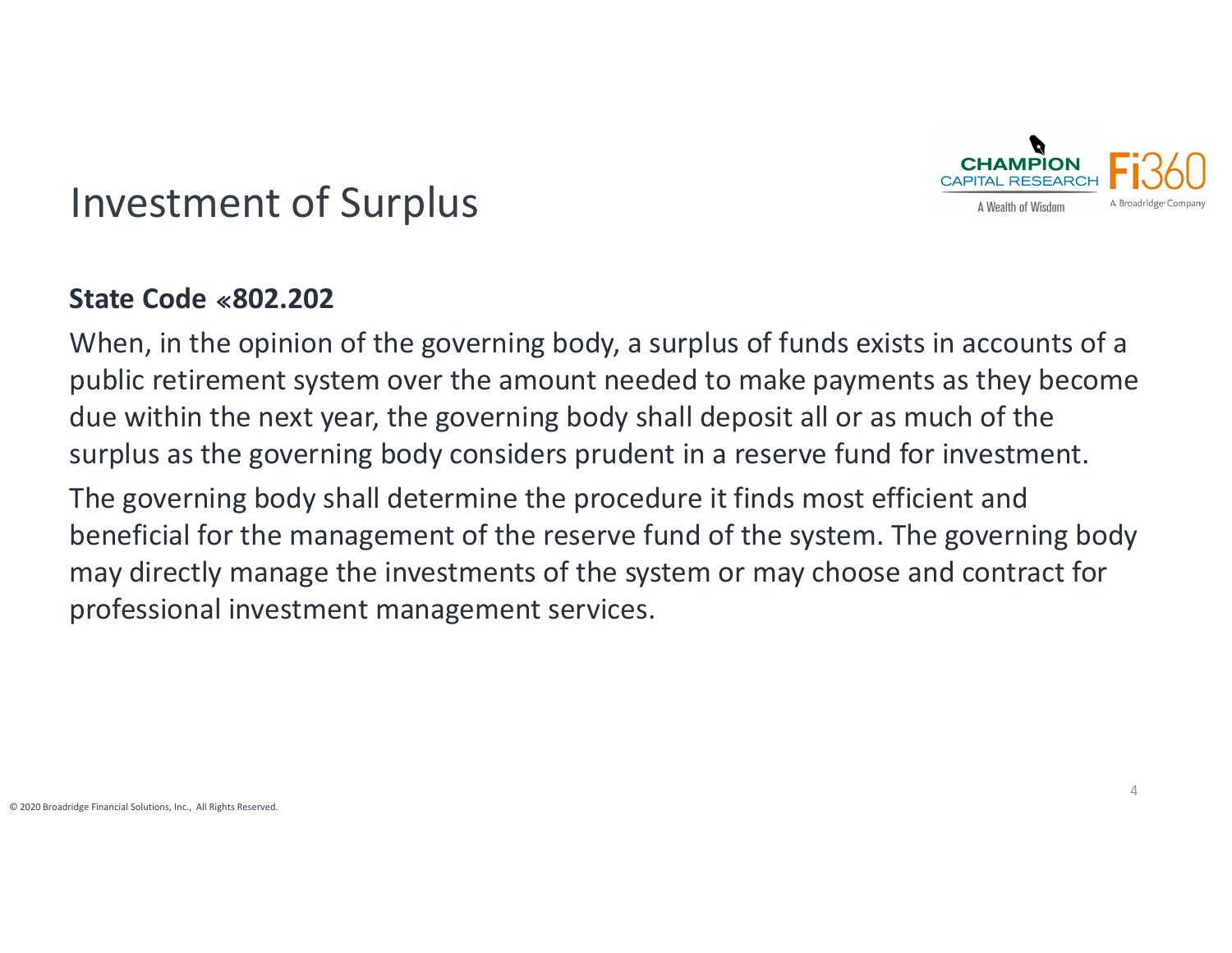

### Investment Policy

#### **State Code 802.202**

The governing body of <sup>a</sup> public retirement system shall:

- (1) develop and adopt <sup>a</sup> written investment policy;
- (2) maintain for public review at its main office <sup>a</sup> copy of the policy;
- (3) file <sup>a</sup> copy of the policy with the State Pension Review Board not later than the 90th day after the date the policy is adopted; and
- (4) file <sup>a</sup> copy of each change to the policy with the State Pension Review Board not later than the 90th day after the change is adopted.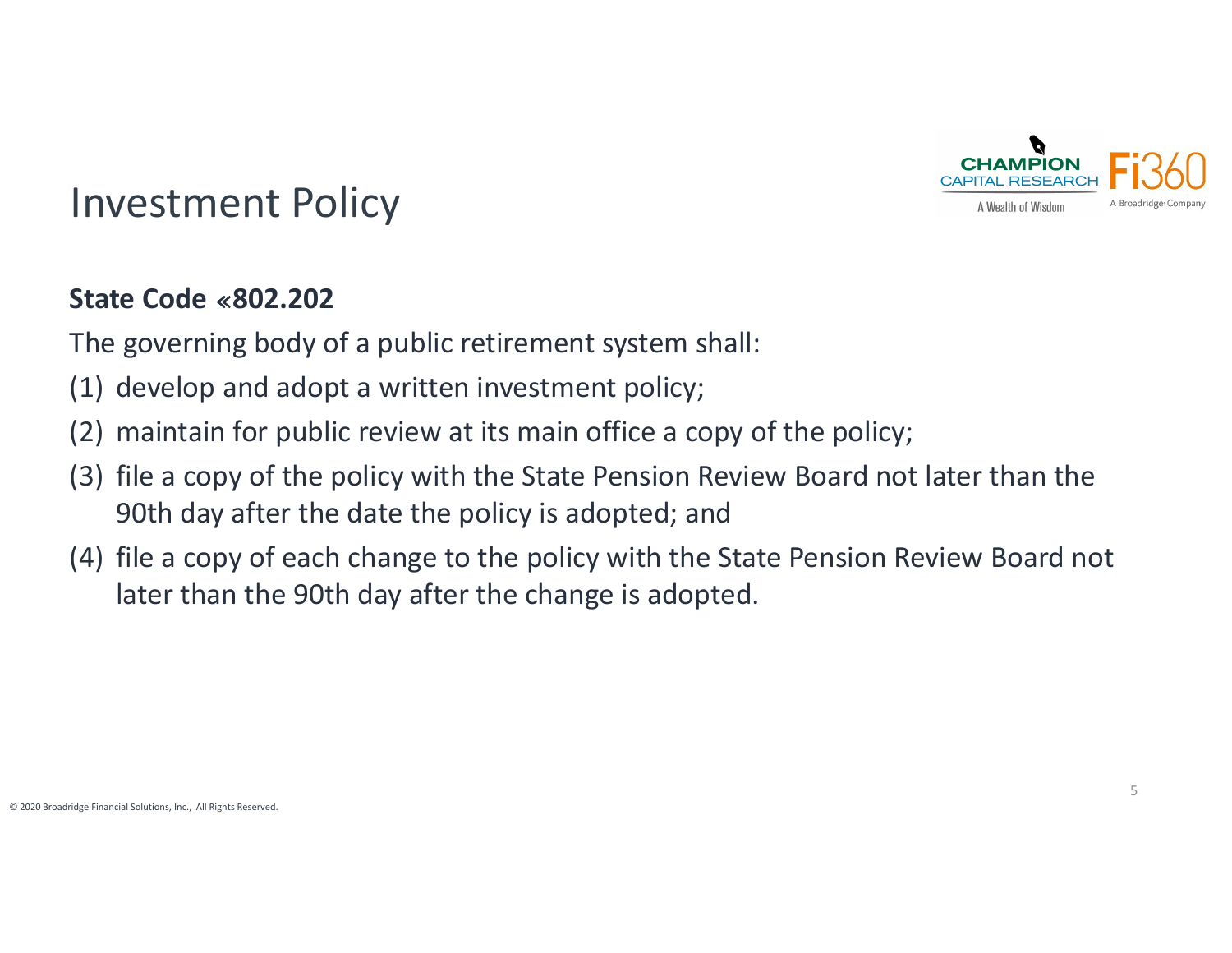

# The Investment Policy Statement

- The business plan for the portfolio.
- Addresses the management of each fiduciary duty
- Help develop standard by which to monitor professionals in achieving results
- Sufficient detail for <sup>a</sup> competent third party to implement.
- Is a mandate from the plan sponsor to all decision‐makers.
- Allows entity to communicate goals to the community.
- Benefits of the IPS far outweigh their counterpoint arguments.
- Faithful execution is essential.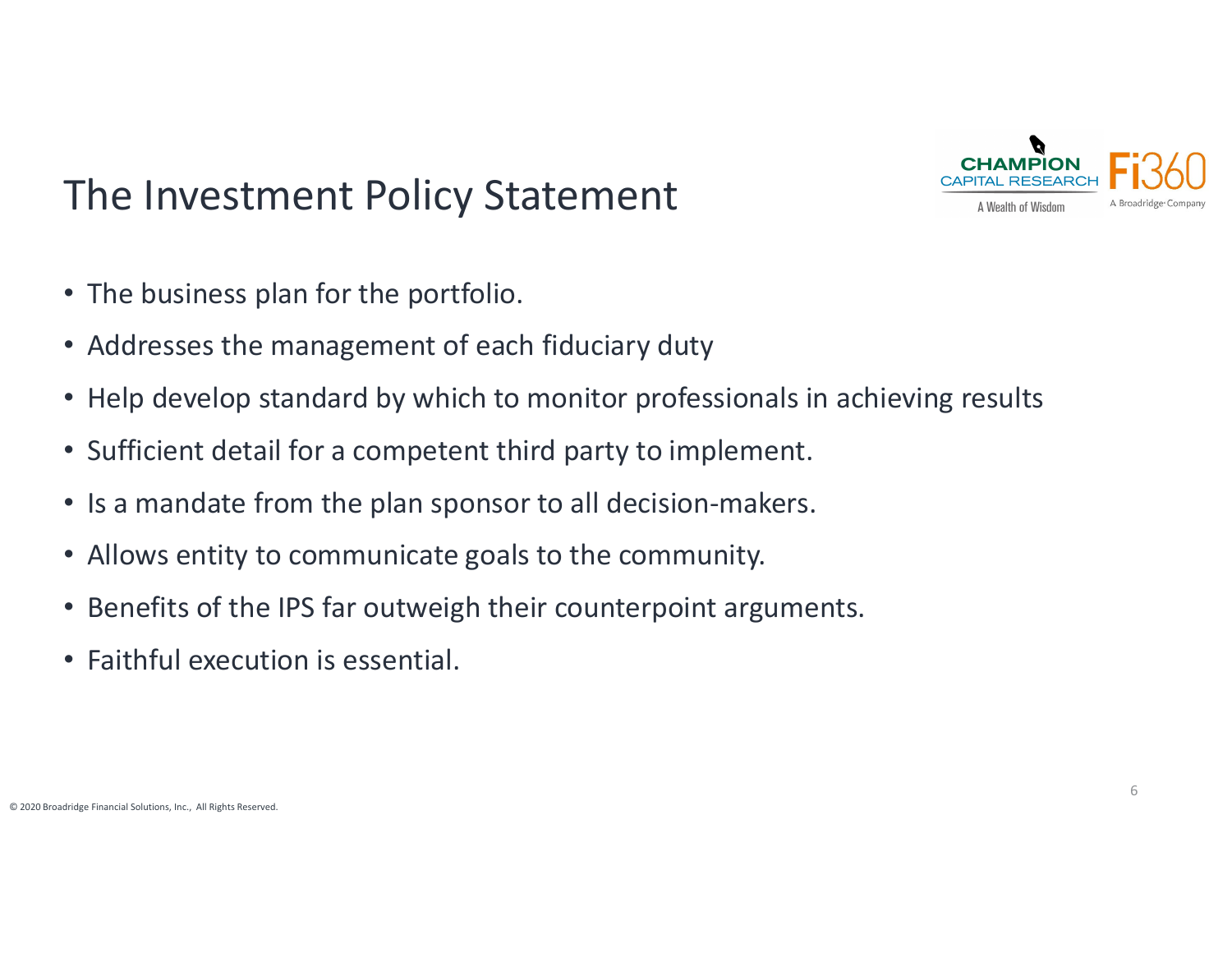

## Benefits of an IPS

- Provides a paper trail to rely upon in the event of <sup>a</sup> legal challenge or dispute.
- Helps decision‐making committee members, trustees and others evaluate decisions of their predecessors.
- Keeps investment process intact during market upheaval.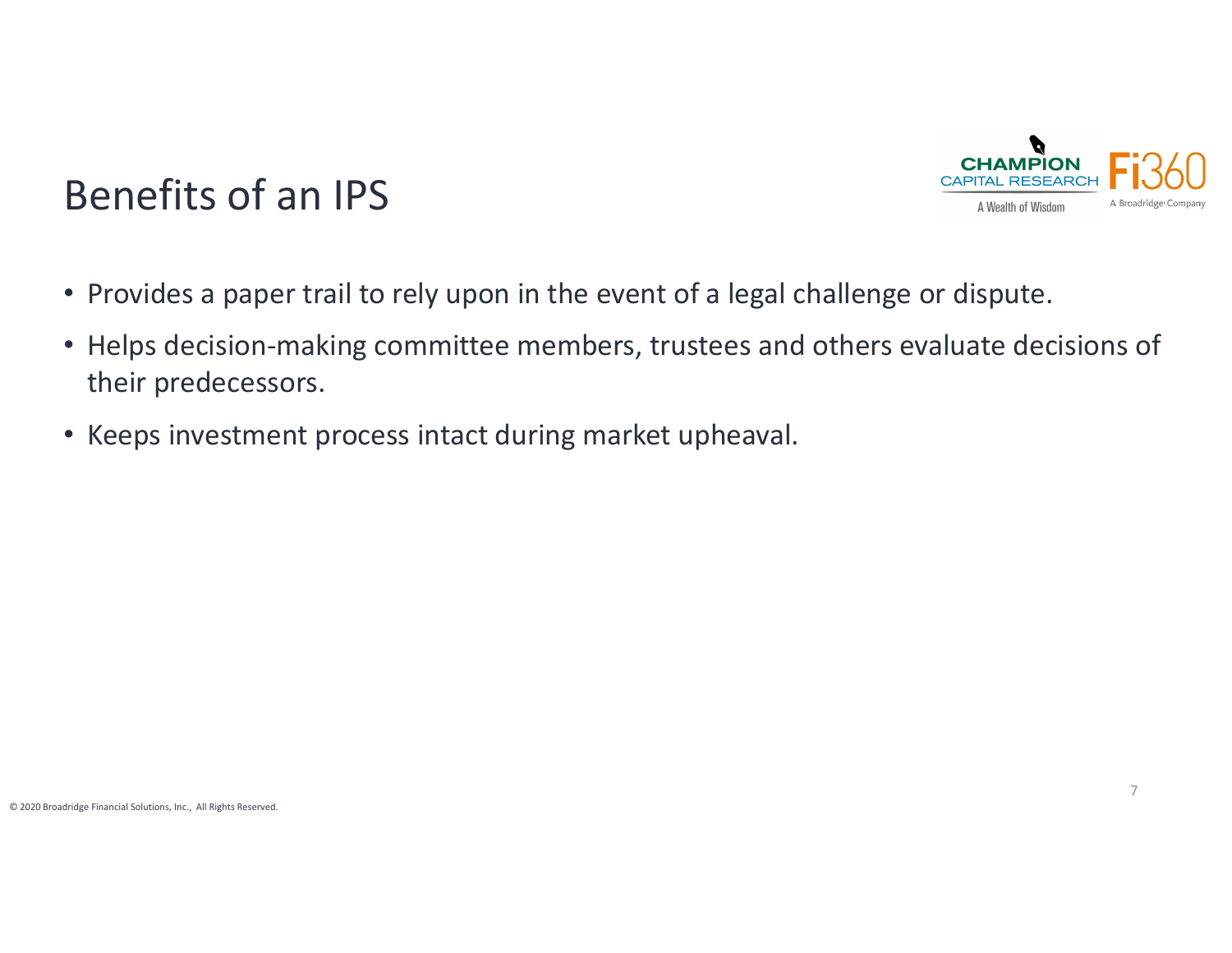

# State Pension Review Board Guidance

- $\bullet$  For many years, the State Pension Review Board has stressed the importance of written investment policies.
- • Having written investment policies in place is <sup>a</sup> basic minimum requirement for funds to follow.
- $\bullet$  Not only does having <sup>a</sup> written policy focus on <sup>a</sup> board's investment goals, it also provides an objective framework in which investment managers can operate and allows the board of trustees checkpoints for seeing that their policy is being carried out properly.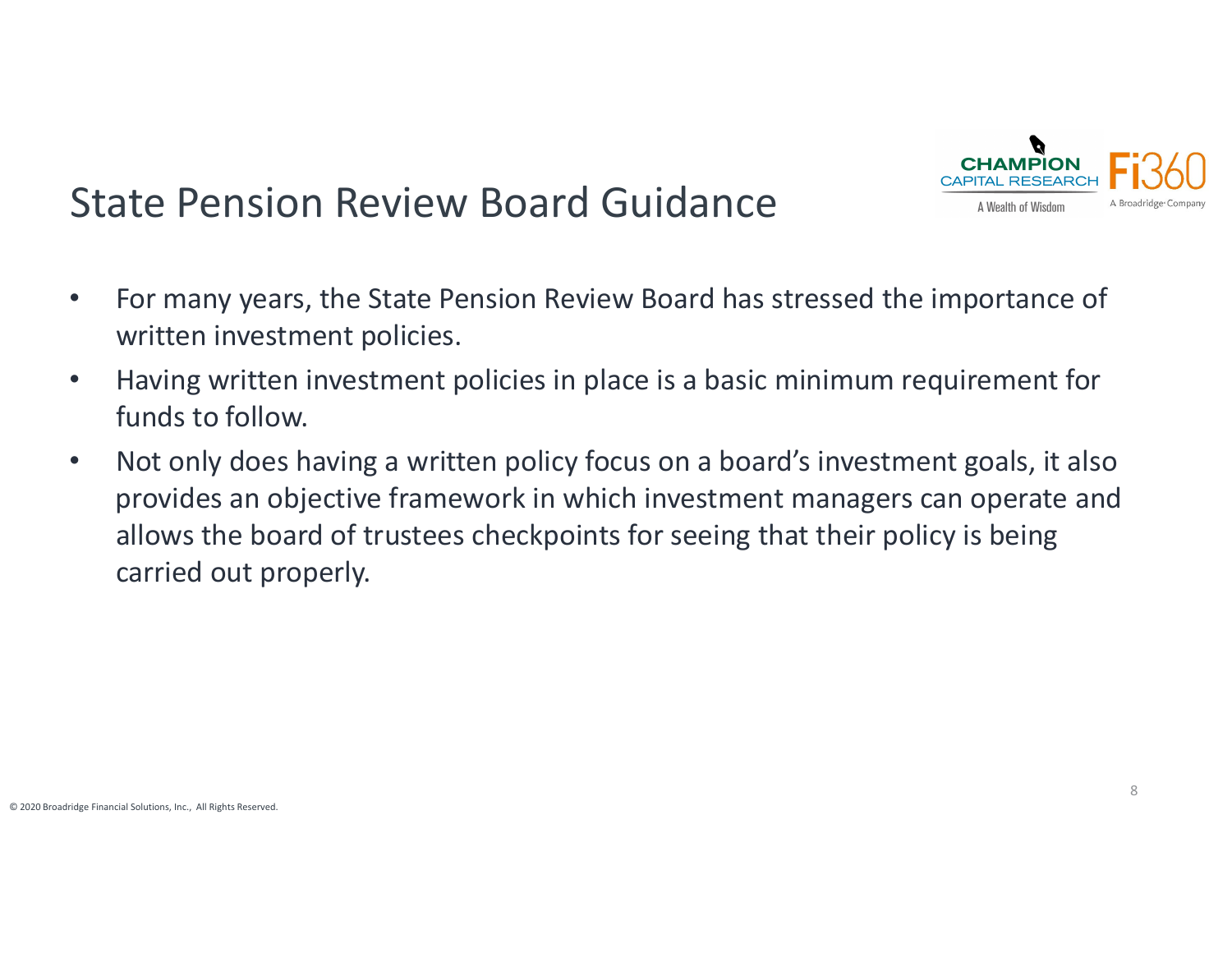

## IPS Outline

- $\bullet$ • Executive Summary:
	- –Identifying Information, Governing Law, Statement of Objectives, Safe Harbors
- $\bullet$ • Roles and Responsibilities:
	- Investment Committee, Consultants, Service Providers
- $\bullet$ Asset Allocation and Rebalancing
- $\bullet$ **•** Due Diligence Procedures
- $\bullet$  Monitoring Procedures:
	- –Performance, Watch List, Costs, IPS Review
- $\bullet$  Attachments:
	- –Fund List, Fiduciaries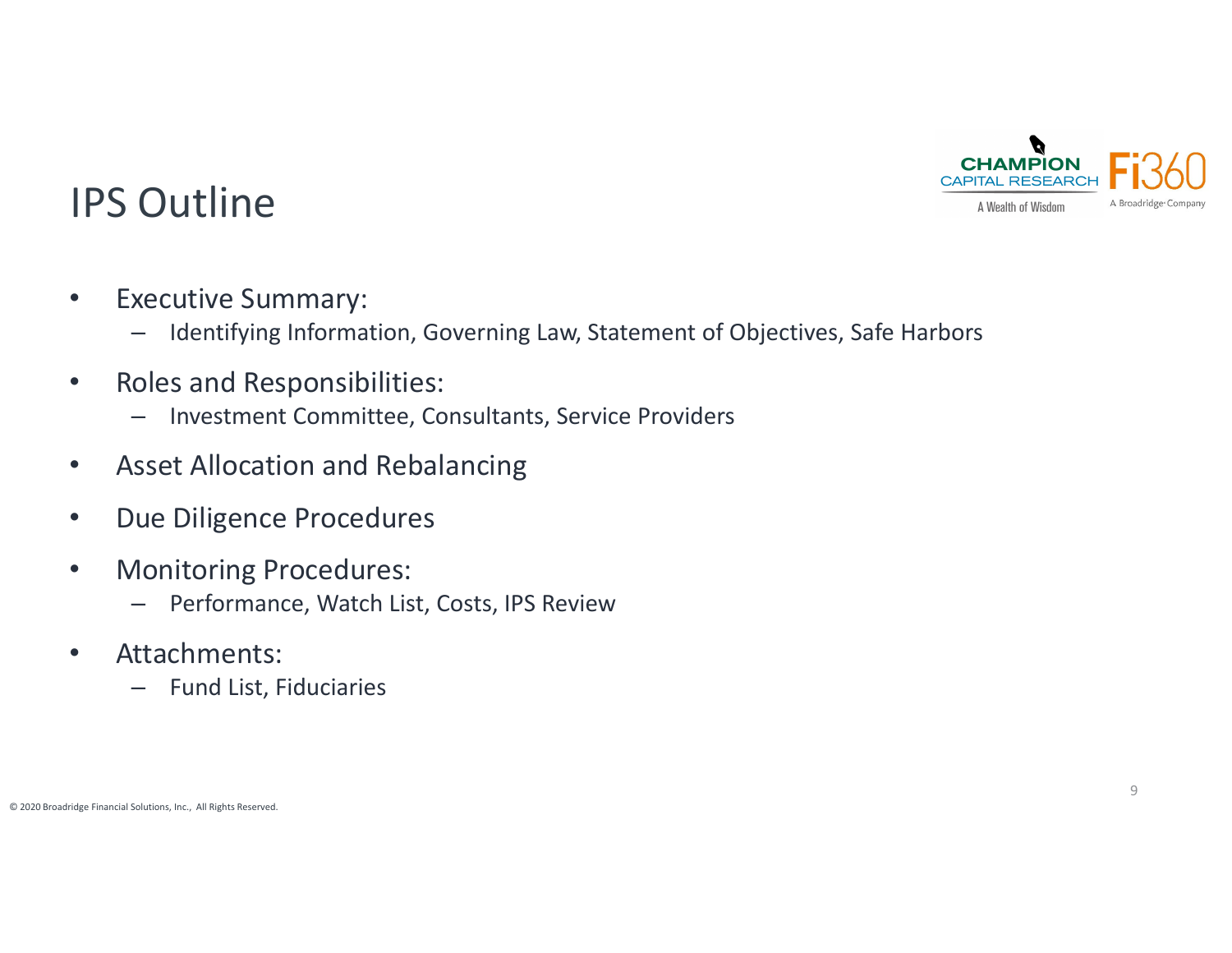

## Executive Summary

#### **Written Investment Policy Introduction**

- $\bullet$ Who is my Fund?
- $\bullet$ Who are my beneficiaries?
- $\bullet$ What are their needs?
- $\bullet$ • How is the Fund governed?
- $\bullet$ What are the variety of legal statutes that constrain the Fund operation?
- $\bullet$ Who do people talk to when they want to know more?
- $\bullet$ What are we trying to achieve in this statement?

See: <u>https://www.prb.State.gov/resource-center/trustees-administrators/developing-</u> an‐investment‐policy/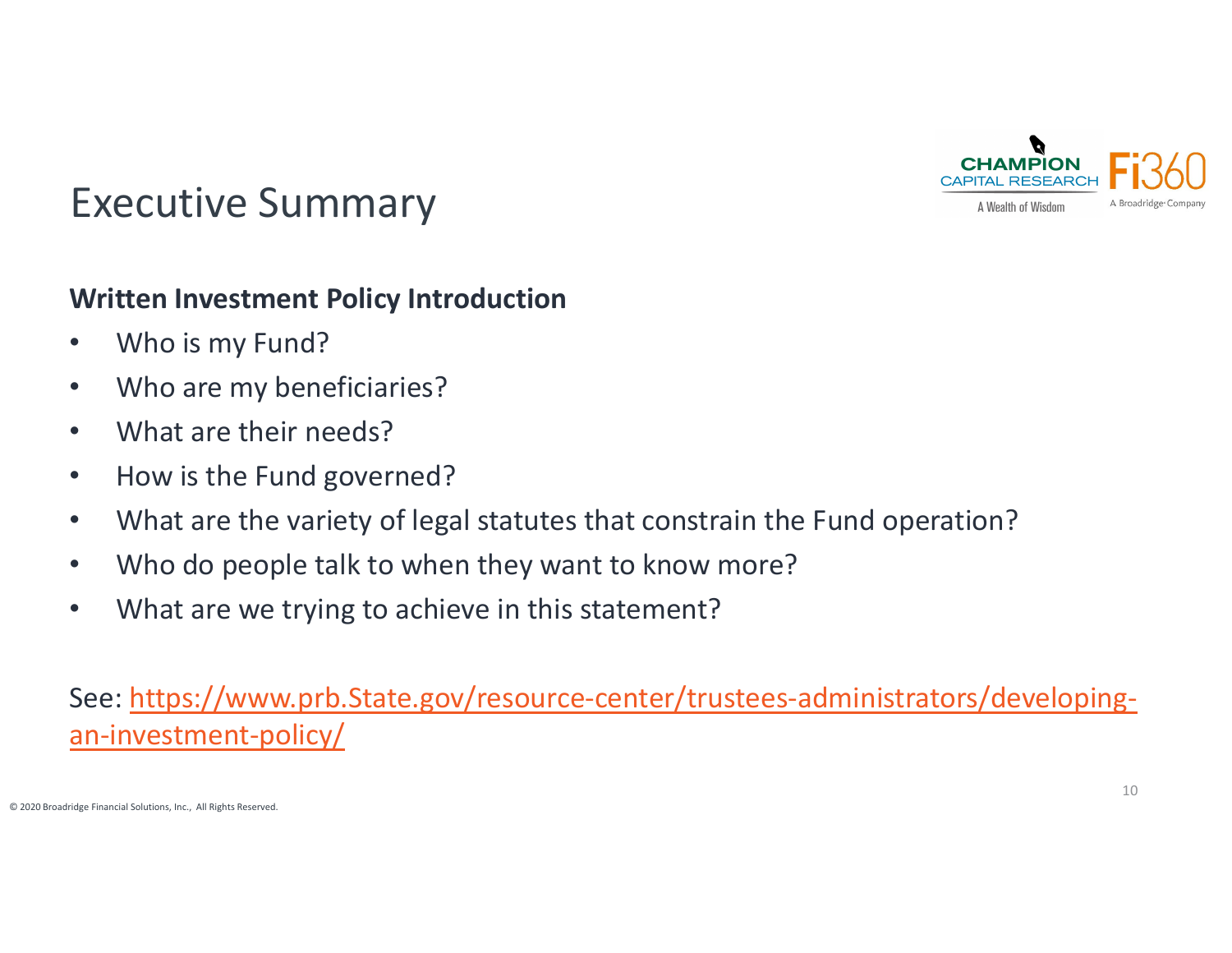

# Statement of Objectives

#### **Investment Objectives** *(These should be expressed as <sup>a</sup> percentage)*

- $\bullet$  What are the actuarial assumptions or other minimum earnings rate that we must make in this plan in order to assure long‐term growth?
- $\bullet$ What is our overall asset allocation?
- $\bullet$ • How much will we have in government obligations?
- $\bullet$ • How much in corporate bonds?
- $\bullet$ • How much in stock, etc.?

See: <u>https://www.prb.State.gov/resource-center/trustees-administrators/developing-</u> an-investment-policy/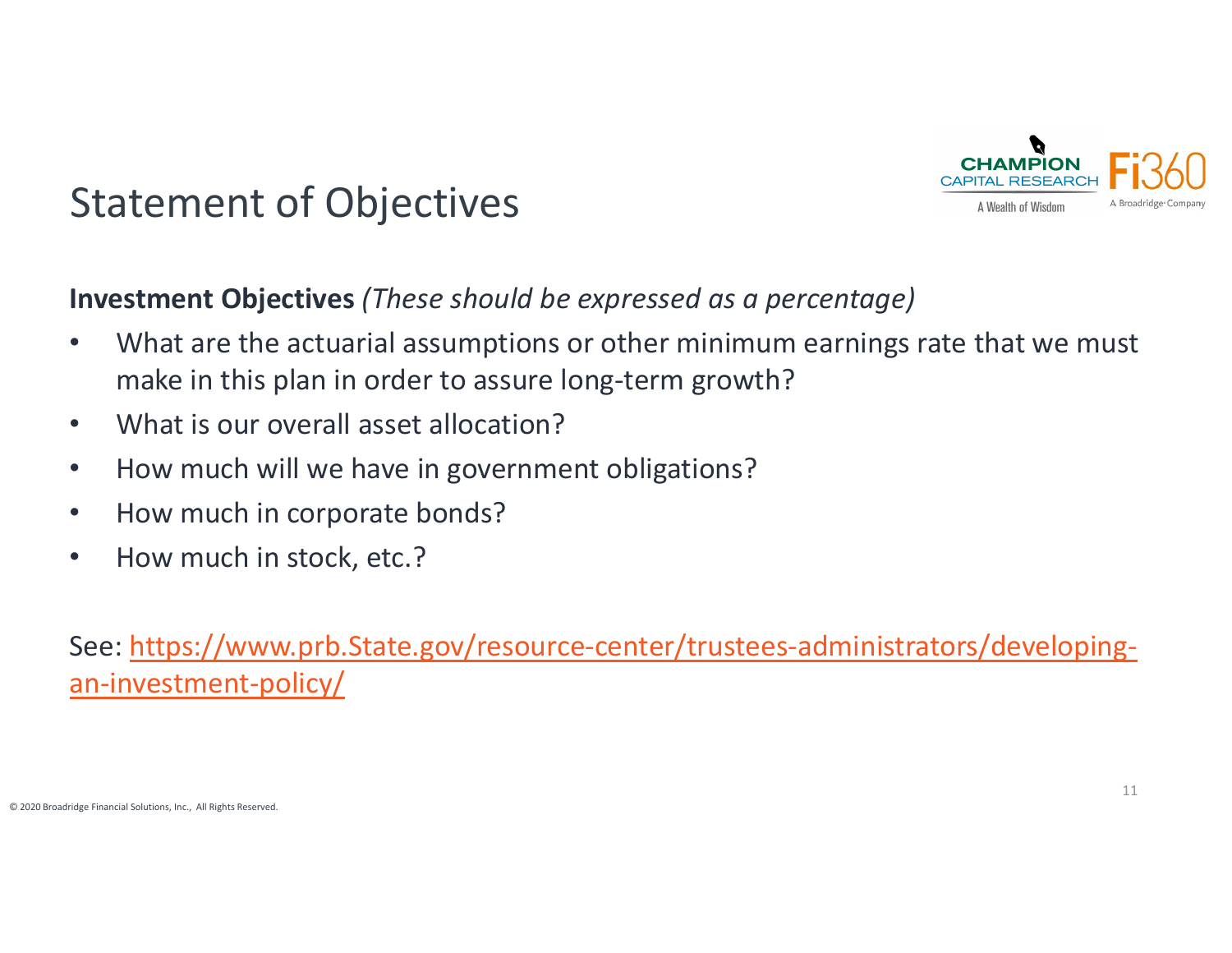

## Statement of Objectives

#### **What are the objectives of the total fund as measured in the following ways?**

- $\bullet$ Absolute rate of return
- $\bullet$ • Relative rate of return
- $\bullet$ • Risk adjusted rate of return
- $\bullet$ • Real rate of return (measured against inflation)
- $\bullet$ What time series do we assign for achieving these objectives?

See: <u>https://www.prb.State.gov/resource-center/trustees-administrators/developing-</u> an-investment-policy/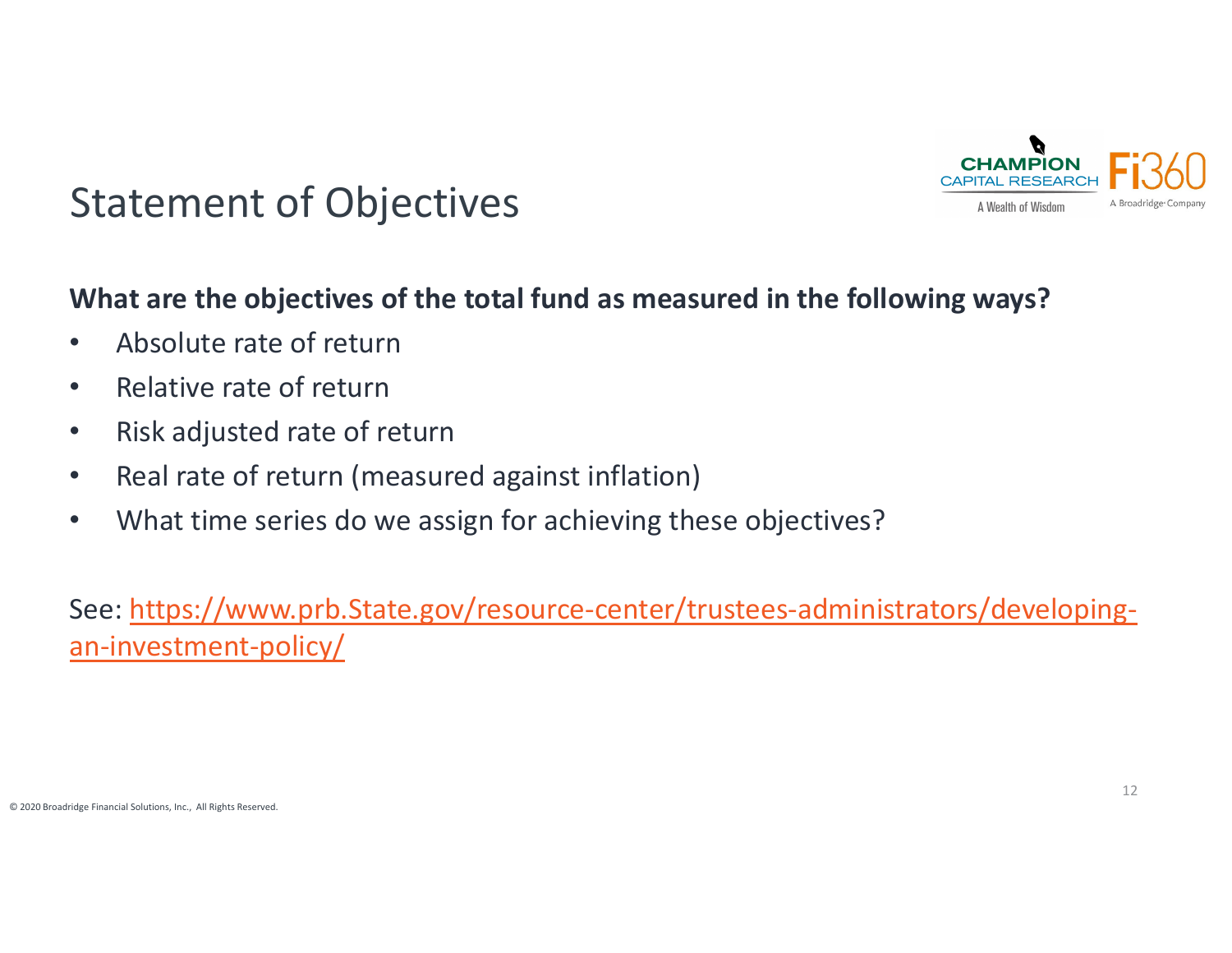# Duties and Responsibilities

- Role of the investment committee
- Role of the investment advisor/consultant
- Duties of the custodian
- Duties of money managers

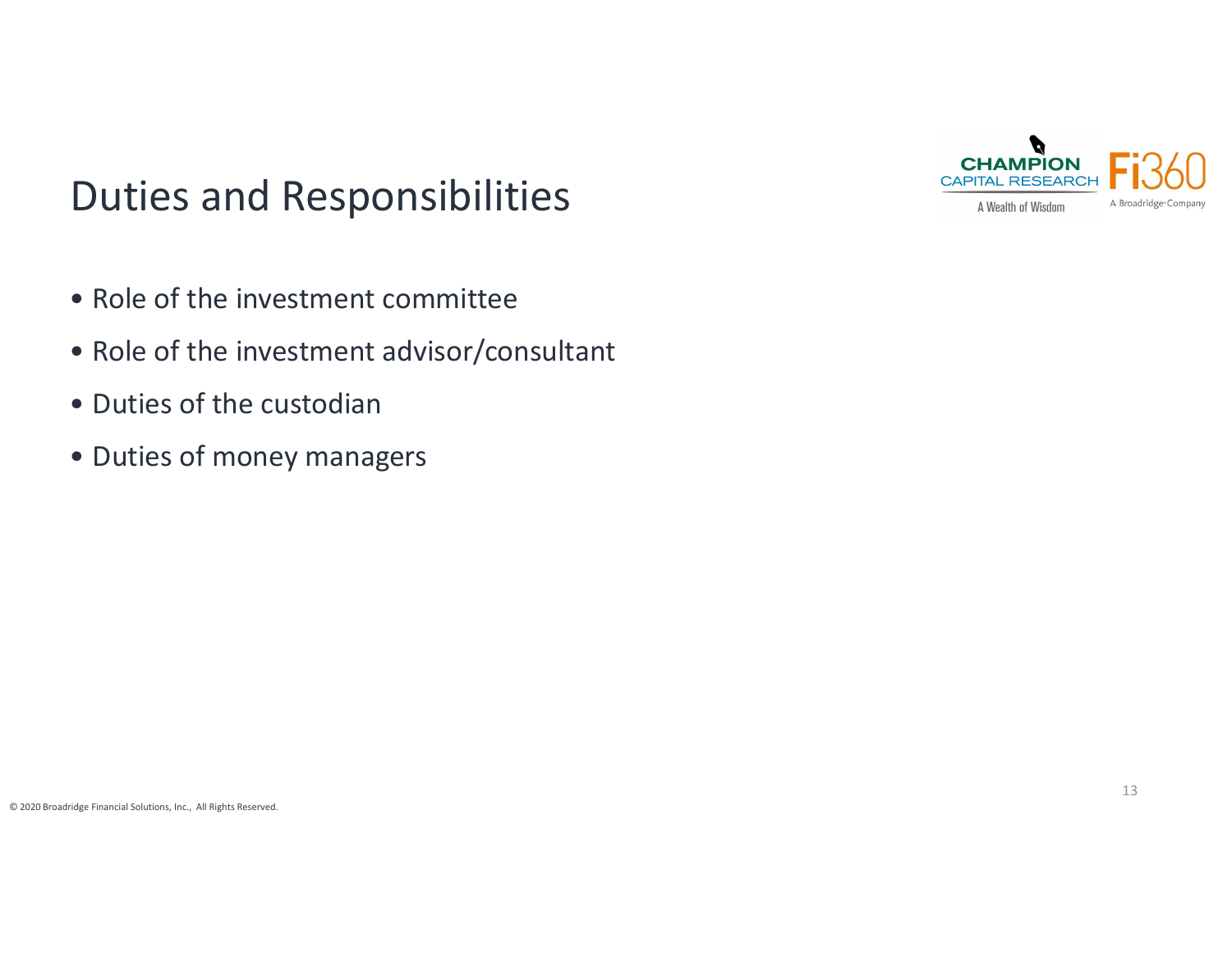

## Investment Policy Test

As a "test" <sup>a</sup> Trustee should be able to read investment policies and answer yes to the following questions.

- 1. Is the policy carefully designed to meet the real needs and objectives of the retirement plan?
- 2. Is the policy written so clearly and explicitly that <sup>a</sup> complete stranger could manage <sup>a</sup> portfolio and conform to the desired intentions?
- 3. Would the retirement fund have been able to sustain <sup>a</sup> commitment to the policies during the capital markets that have been actually experienced over the past ten, twenty, fifty, or even sixty years?
- 4. Would the investment managers have been able to maintain fidelity to the policy over the same periods?
- 5. Would the policy, if previously implemented, have achieved the objectives and results desired?

The IPS should focus on the big picture, stating such things as asset allocation, types of allowable investments rather than specific investments, and rate of return objectives. Trustees can refer to their IPS and make adjustments annually.

See: https://www.prb.State.gov/resource‐center/trustees‐administrators/developing‐an‐investment‐policy/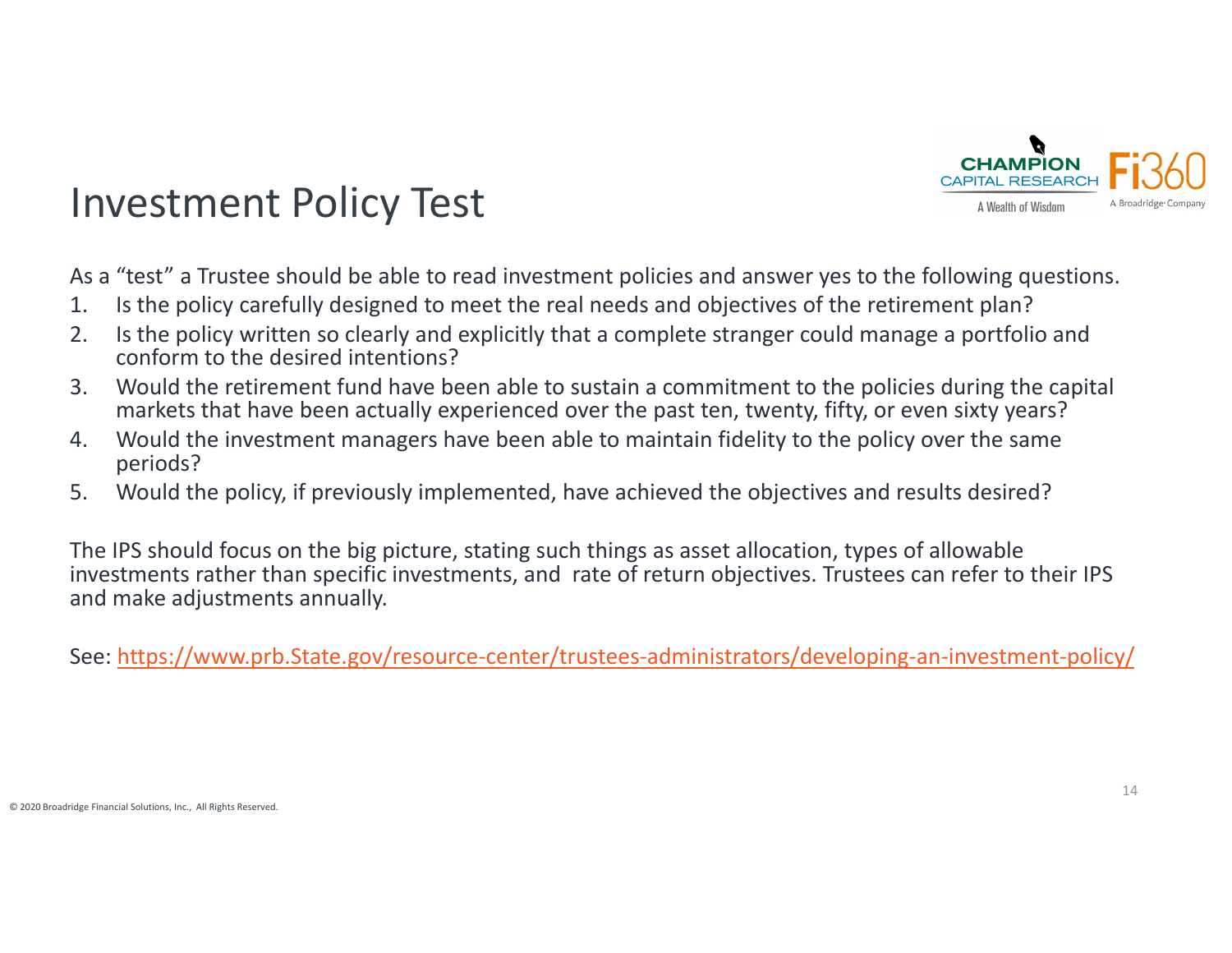

# Investment Policy Philosophy

Do you believe in <sup>a</sup> growth philosophy or <sup>a</sup> conservative income philosophy? Do you believe in long‐term, intermediate bonds, or comparing the bonds against an index? Would you like to address:

- $\bullet$ liquidity issues
- •diversification
- $\bullet$ preservation of principal
- $\bullet$ • risk of loss
- $\bullet$ • restrictions / prohibited transactions
- •legislation

See: <u>https://www.prb.State.gov/resource-center/trustees-administrators/developing-</u> an-investment-policy/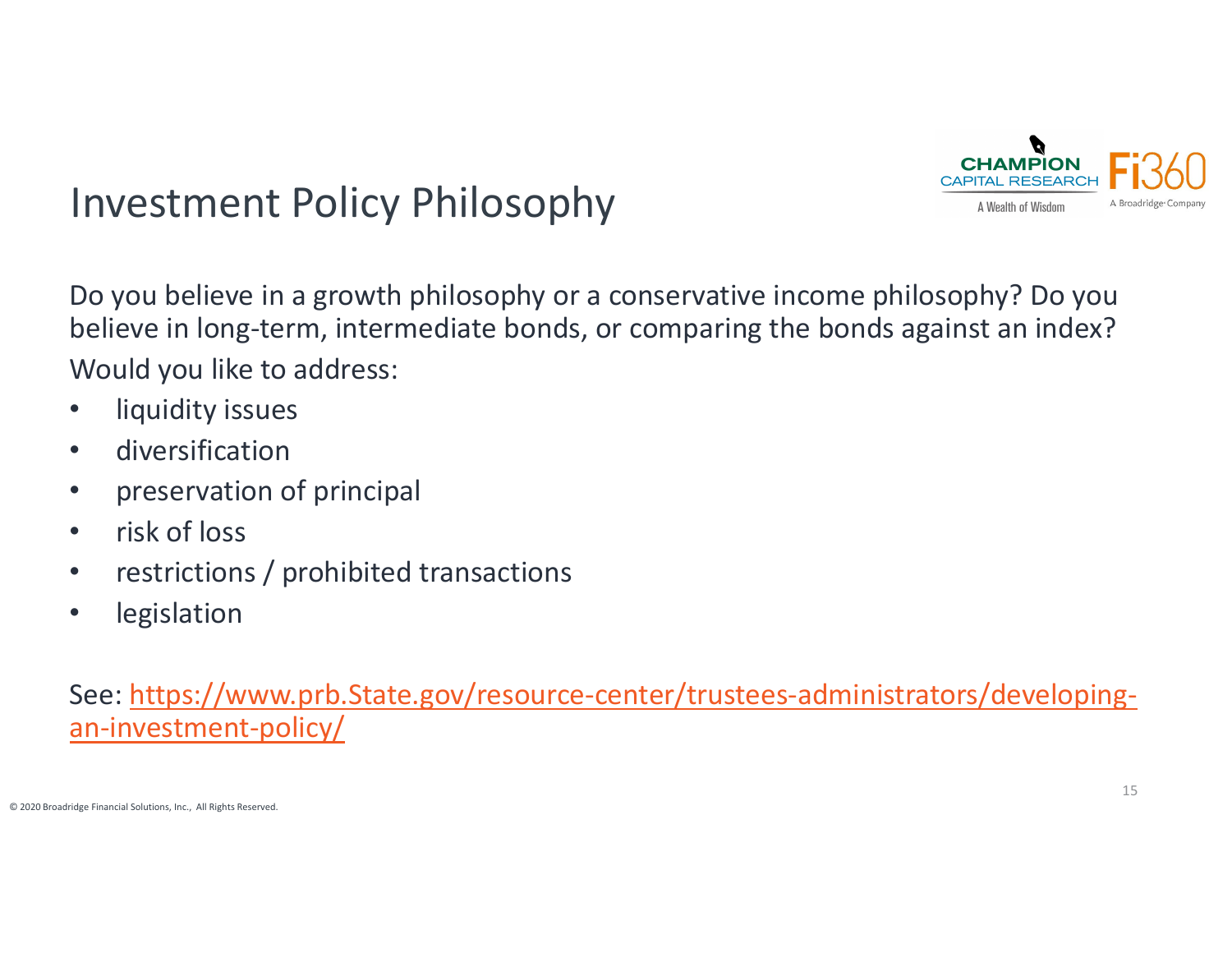

## Time Horizon, Risk, and Return Parameters

- Single portfolios:
	- IPS language should specify time horizon, risk, and projected return parameters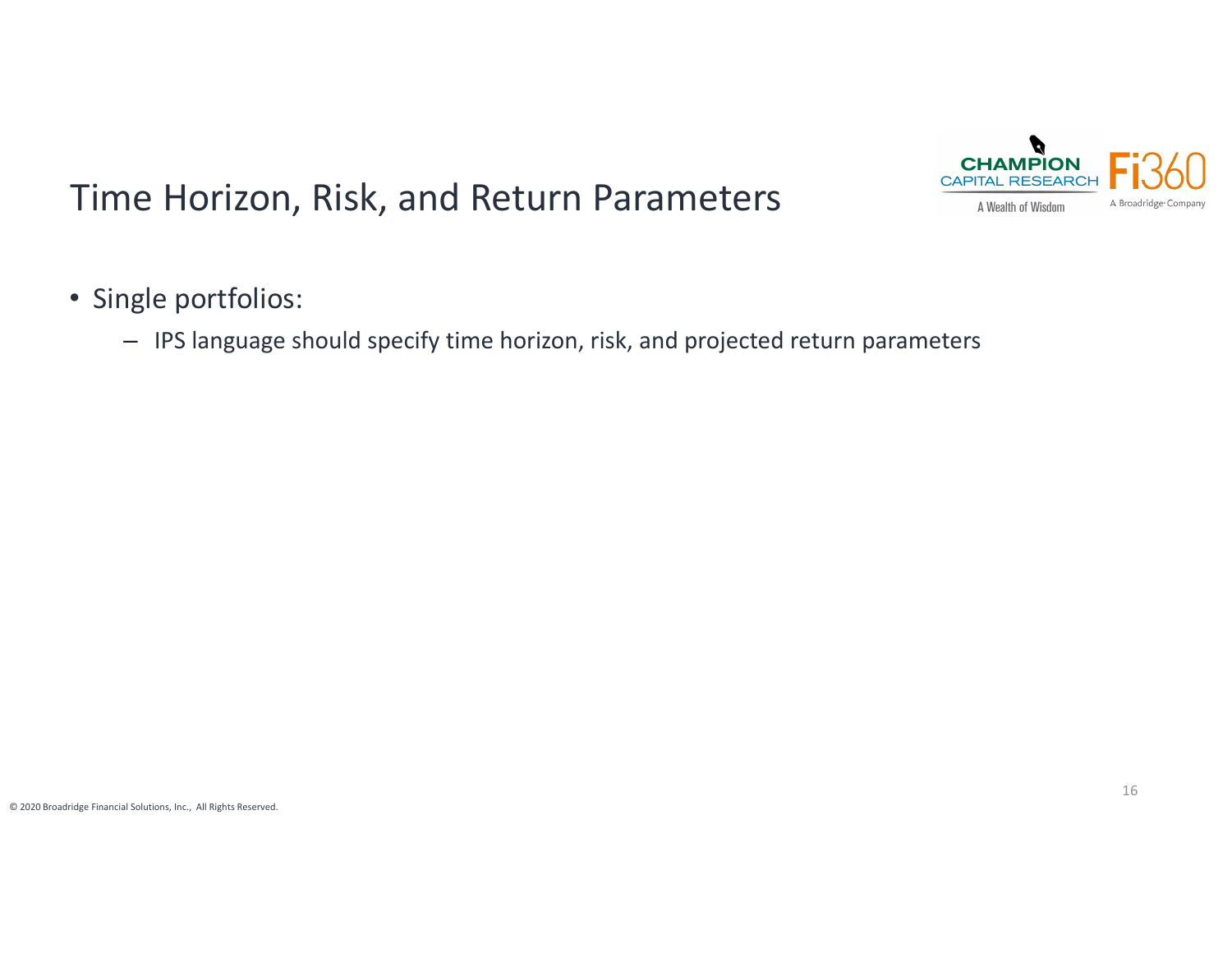

## "Large Loss" Scenario

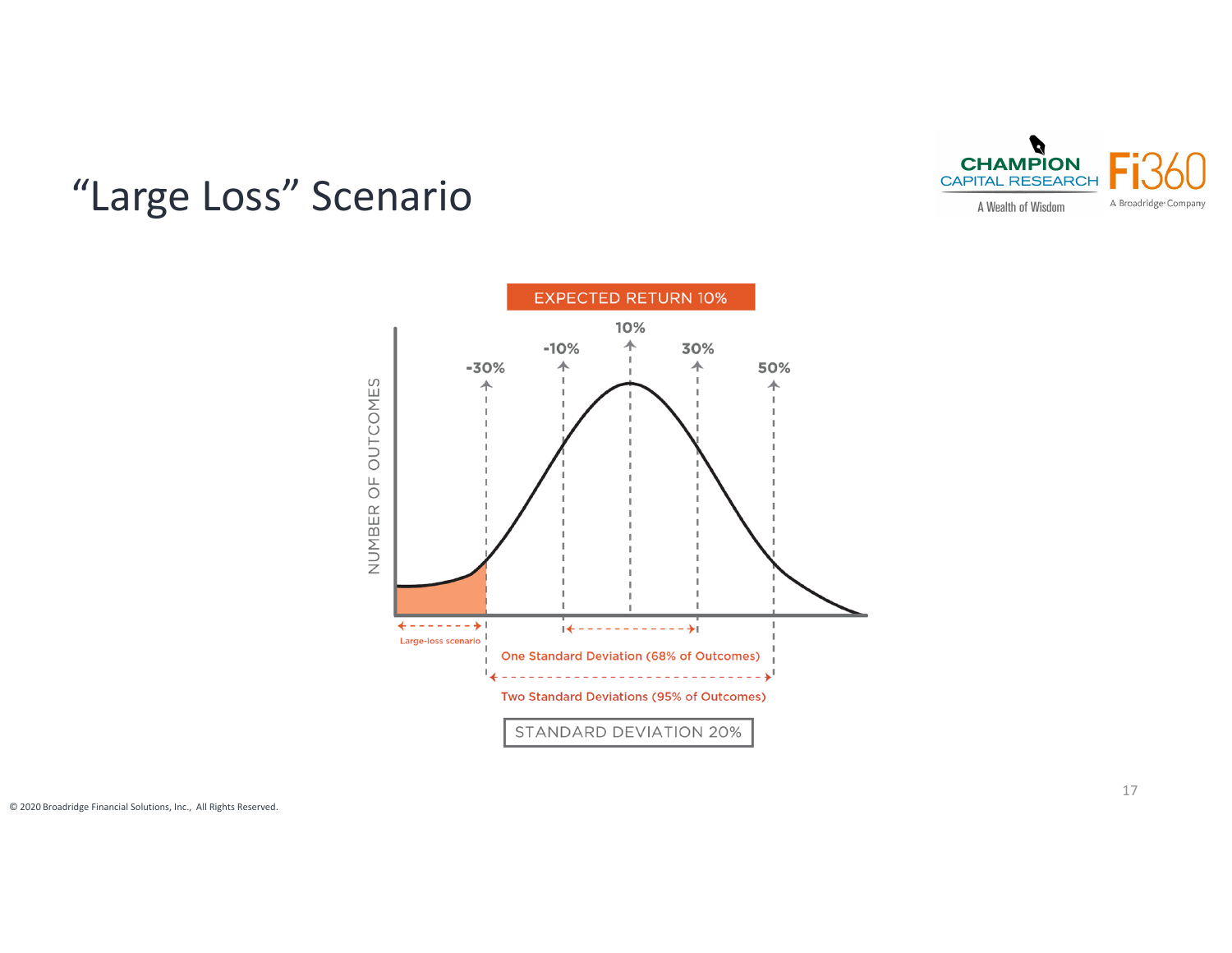

# Examples of Investment Assets

- $\bullet$ **Stocks**
- •Bonds
- •Cash
- $\bullet$ **•** Commodities

# Examples of Investment Strategies

- $\bullet$ Hedge Fund
- $\bullet$ Absolute Return
- $\bullet$ Active/Tactical
- $\bullet$ Leveraged Value
- $\bullet$ Opportunistic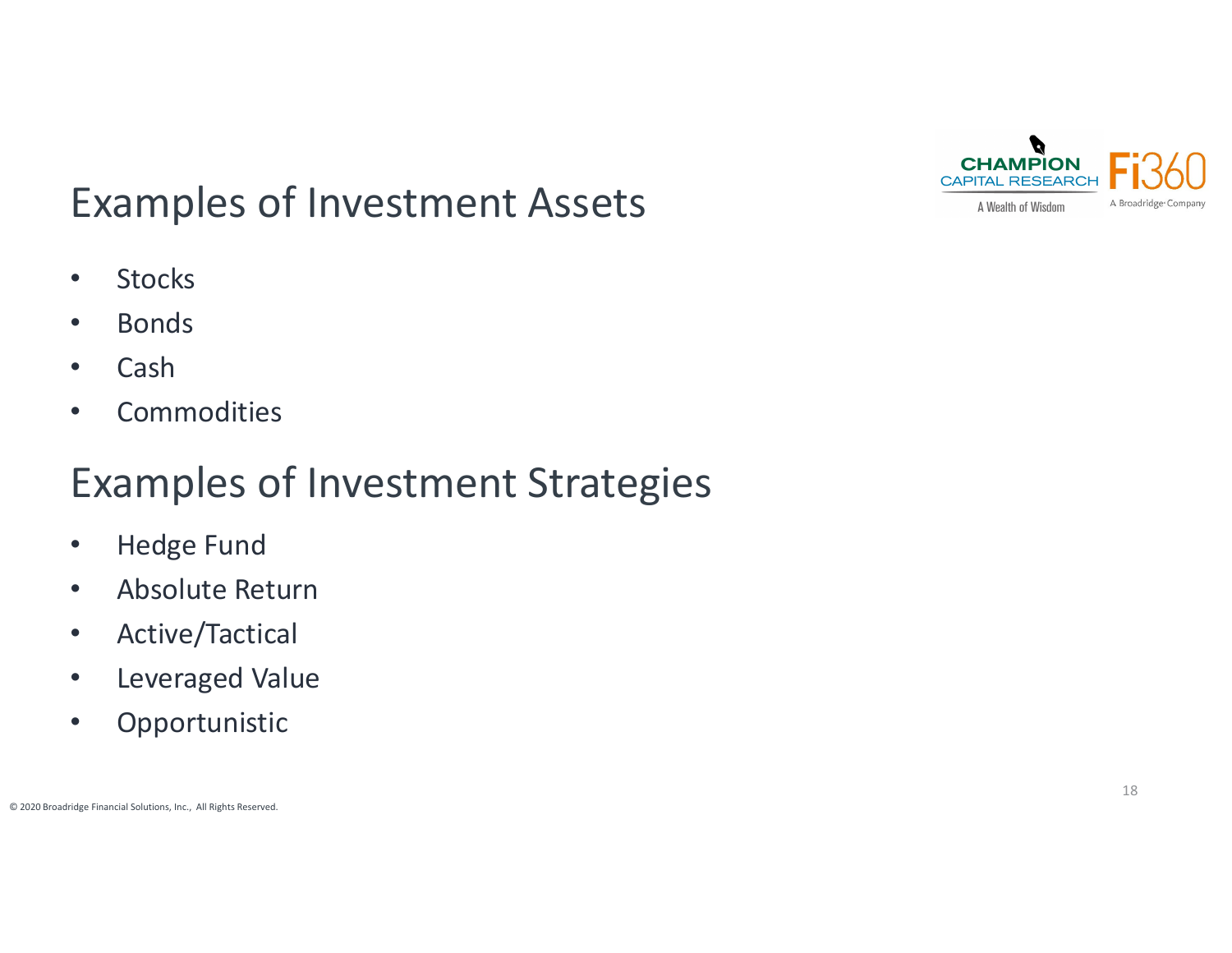

# Typical Policy Portfolio

| <b>Asset Allocation</b>                       | Lower Threshold | <b>Strategic Allocation</b> | Upper<br>Threshold |  |
|-----------------------------------------------|-----------------|-----------------------------|--------------------|--|
| <b>Domestic Large-Cap</b><br><b>Equities:</b> |                 |                             |                    |  |
| Value                                         | 8%              | 10%                         | 12%                |  |
| Blend                                         | 8%              | 10%                         | 12%                |  |
| Growth                                        | 8%              | 10%                         | 12%                |  |
| Mid-Cap Equities                              | 8%              | 10%                         | 12%                |  |
| <b>Small-Cap Equities</b>                     | 8%              | 10%                         | 12%                |  |
| <b>International Equities</b>                 | 8%              | 10%                         | 12%                |  |
| Intermediate-Term Fixed<br>Income             | 28%             | 35%                         | 42%                |  |
| Cash Equivalents                              | 4%              | 5%                          | 6%                 |  |

Also define those asset classes that were excluded.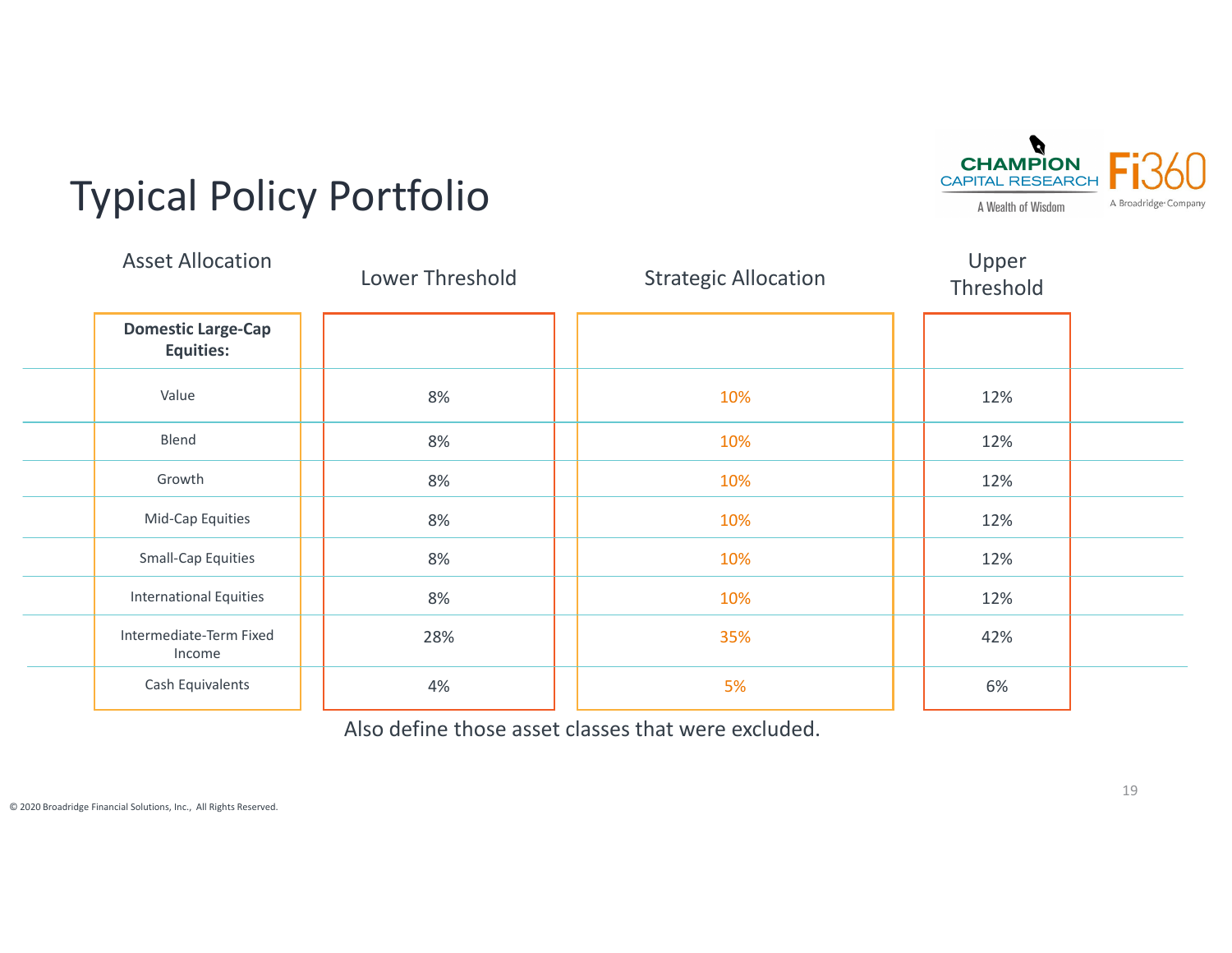

## Rebalancing

- Purpose:
	- keep tracking risk/return profile
- Underlying Philosophy:
	- sell high, buy low
- The Key:
	- sound process consistently applied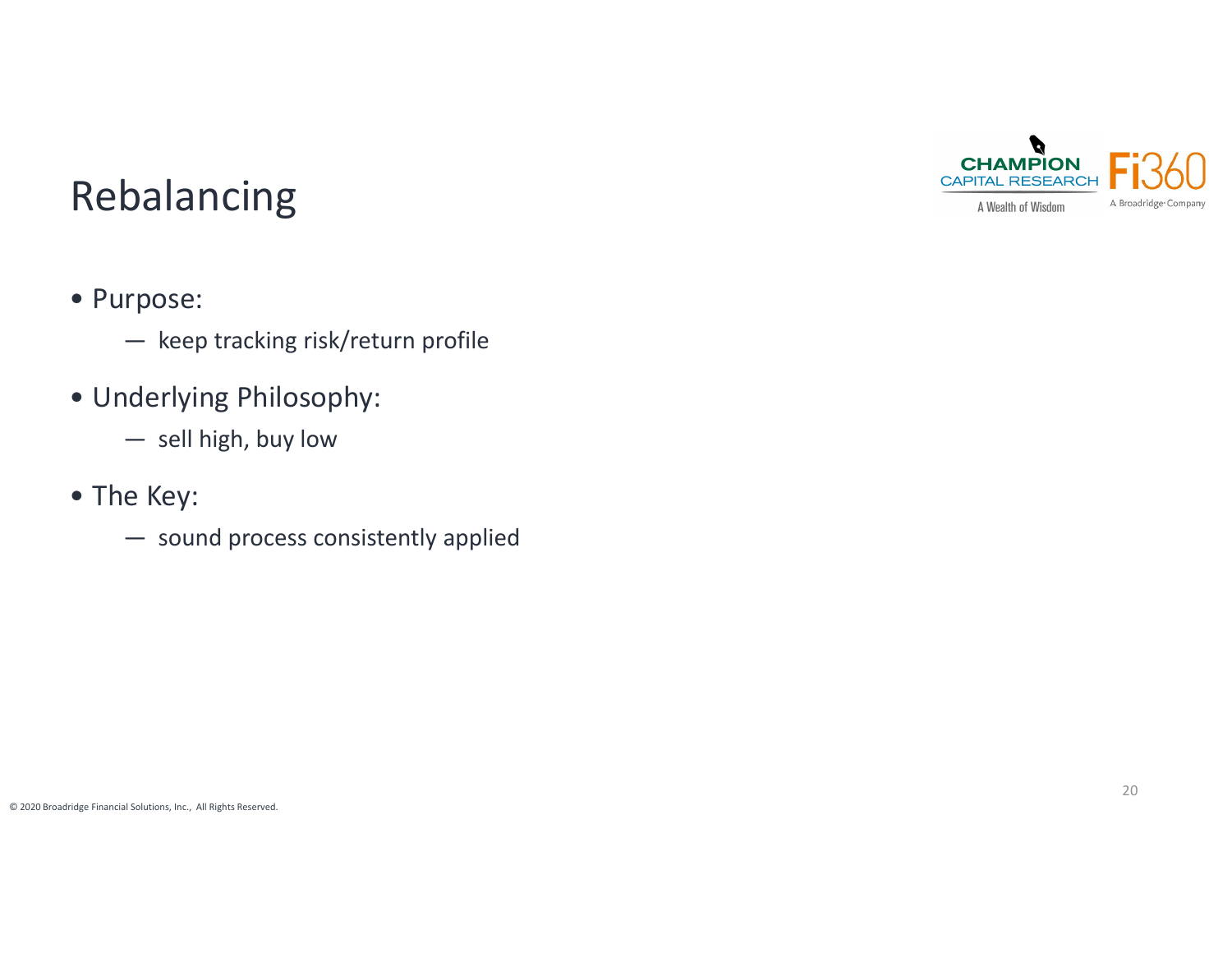

## Due Diligence

- Track record
- Stability of the organization
- Assets under management
- Portfolio composition consistent with asset class
- Style consistency
- Expense ratio relative to peers
- Risk‐adjusted performance relative to peers
- Performance relative to peers on an absolute return basis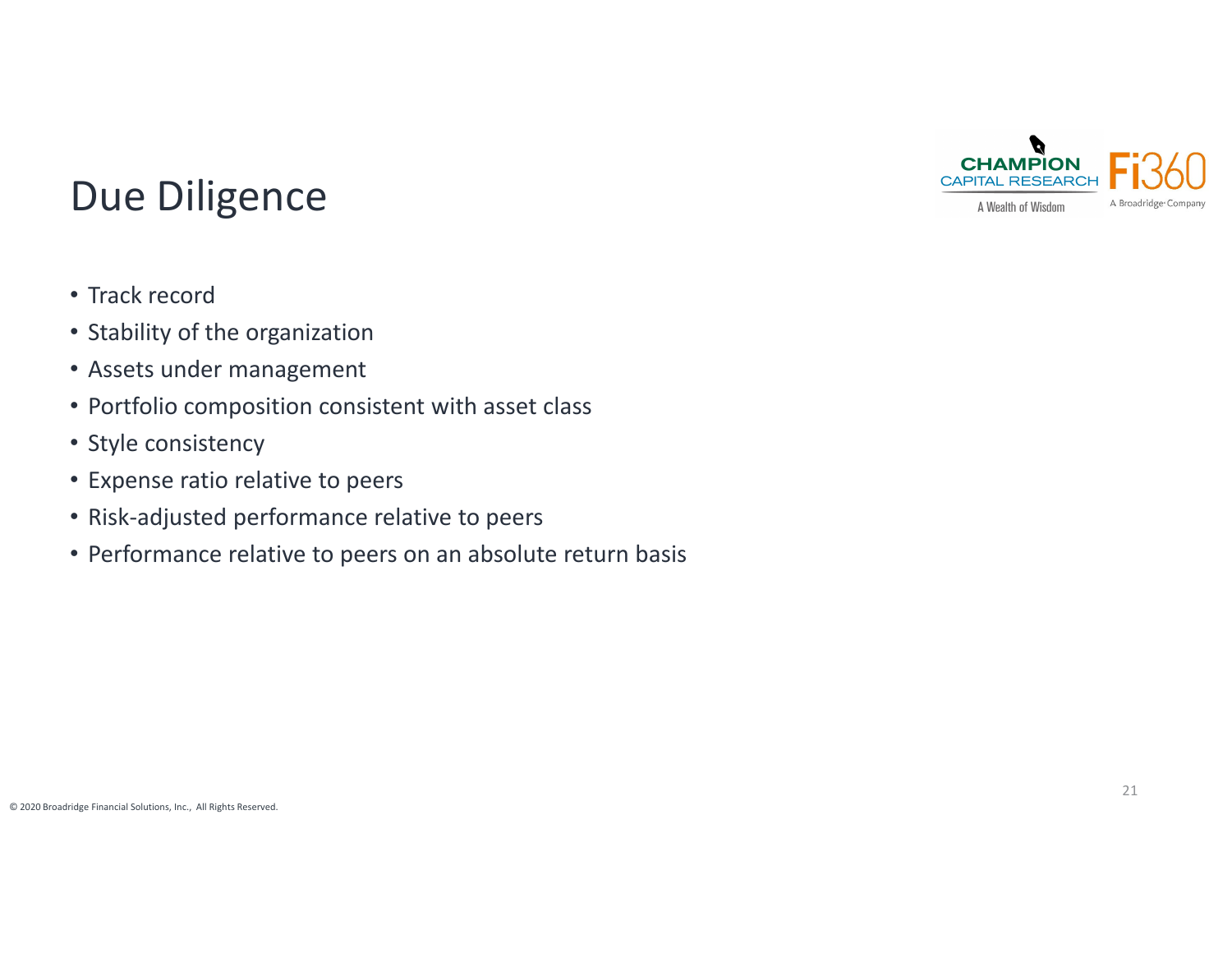

### IPS Review

Investment Manager Review Procedure

- $\bullet$ • How often is the manager to be measured?
- $\bullet$ Against what indices?
- $\bullet$ • In the event of extreme circumstances in the investment markets, what should the manager do?
- $\bullet$ • How will the performance be measured?
- $\bullet$ Who will do it?

See: <u>https://www.prb.State.gov/resource-center/trustees-administrators/developing-</u> an-investment-policy/